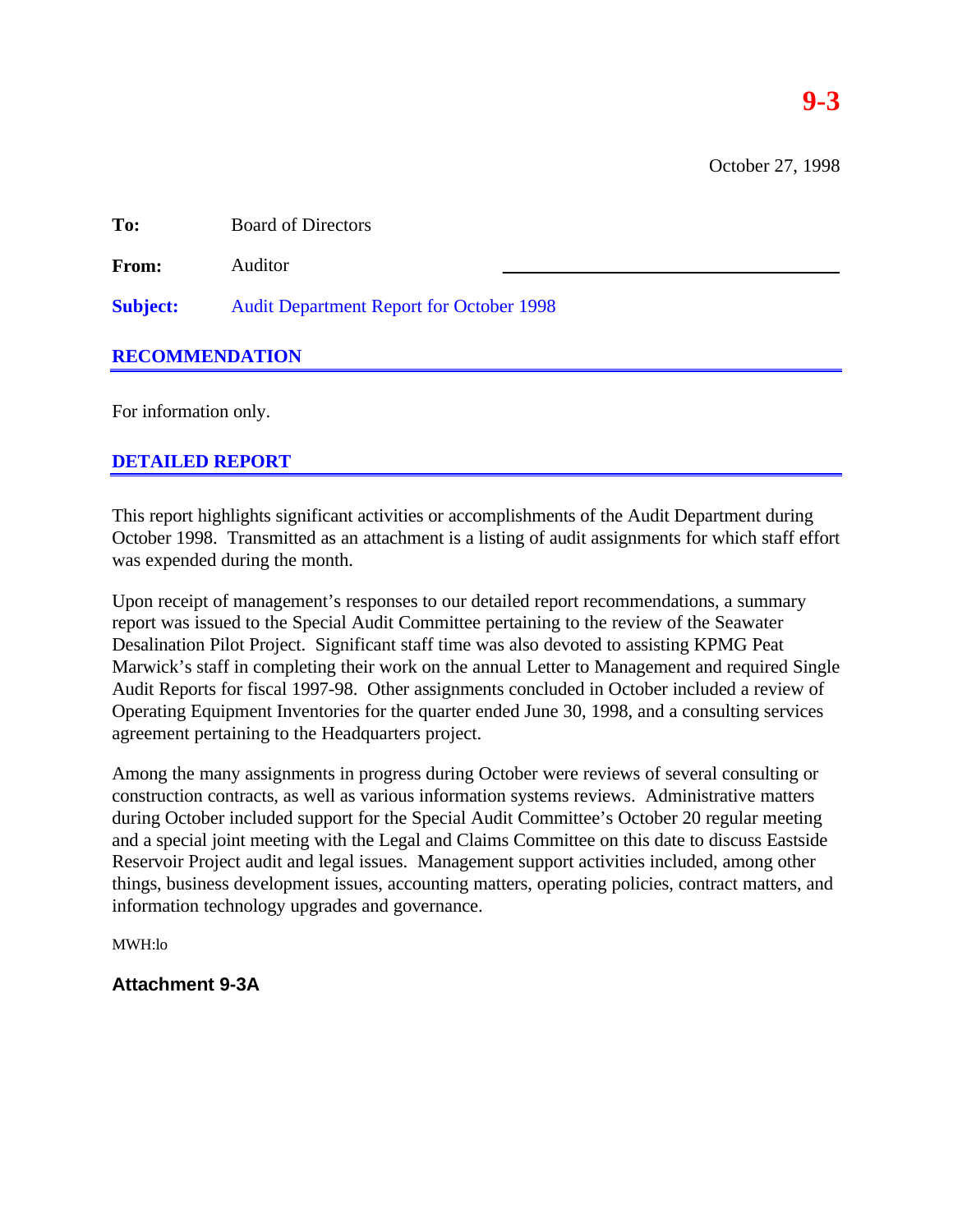## **Attachment 9-3A**

| <b>ACTIVITIES IN PROGRESS</b>                         |                                                                                                                                                  |                                                                                                                                                                                                                                                  |                           |
|-------------------------------------------------------|--------------------------------------------------------------------------------------------------------------------------------------------------|--------------------------------------------------------------------------------------------------------------------------------------------------------------------------------------------------------------------------------------------------|---------------------------|
|                                                       | <b>Safeguards over District Assets</b>                                                                                                           |                                                                                                                                                                                                                                                  |                           |
| <b>Assignment Name</b>                                | <b>Description</b>                                                                                                                               | <b>Status or Estimated Completion</b>                                                                                                                                                                                                            | <b>Significant Events</b> |
| <b>Miscellaneous Financial Reviews</b>                | Perform miscellaneous reviews of<br>financial areas whenever required in the<br>circumstances.                                                   | Continuing assignment.                                                                                                                                                                                                                           |                           |
| Miscellaneous EDP Assignments                         | Perform miscellaneous information<br>systems reviews whenever required in<br>the circumstances.                                                  | Continuing assignment.                                                                                                                                                                                                                           |                           |
| <b>Operating Equipment Inventories</b><br>- Quarterly | On a quarterly basis, review and<br>evaluate the overall accuracy of the<br>physical cycle counts of District<br>operating equipment inventories | The results of a limited review of<br>inventory cycle count activities during<br>the quarter ended June 30, 1998, were<br>provided to management and staff for<br>information and corrective action<br>purposes.                                 |                           |
| Petty Cash Counts                                     | Review and test selected petty cash<br>funds to ensure controls are adequate<br>and funds are completely and<br>accurately recorded.             | Four petty cash funds at Cal Plaza were<br>tested during October.                                                                                                                                                                                |                           |
| Year 2000 Compliance<br>Assessment / Monitoring       | Monitor and assess staff efforts to<br>ensure that potential Year 2000 systems<br>problems are adequately addressed<br>prior to 12/31/99.        | The assigned information systems<br>auditor met with the Y2K Project<br>Manager to assess project progress.<br>He also made a presentation with the<br>Director of Information Technology on<br>Y2K readiness to the Special Audit<br>Committee. |                           |
| <b>Review of Revenue Lease</b><br>Program             | Review controls over revenue<br>generating leases of District properties<br>and test the accounting and recording of<br>lease revenues.          | Preliminary planning and survey<br>procedures were completed and<br>detailed testing commenced during the<br>month.                                                                                                                              |                           |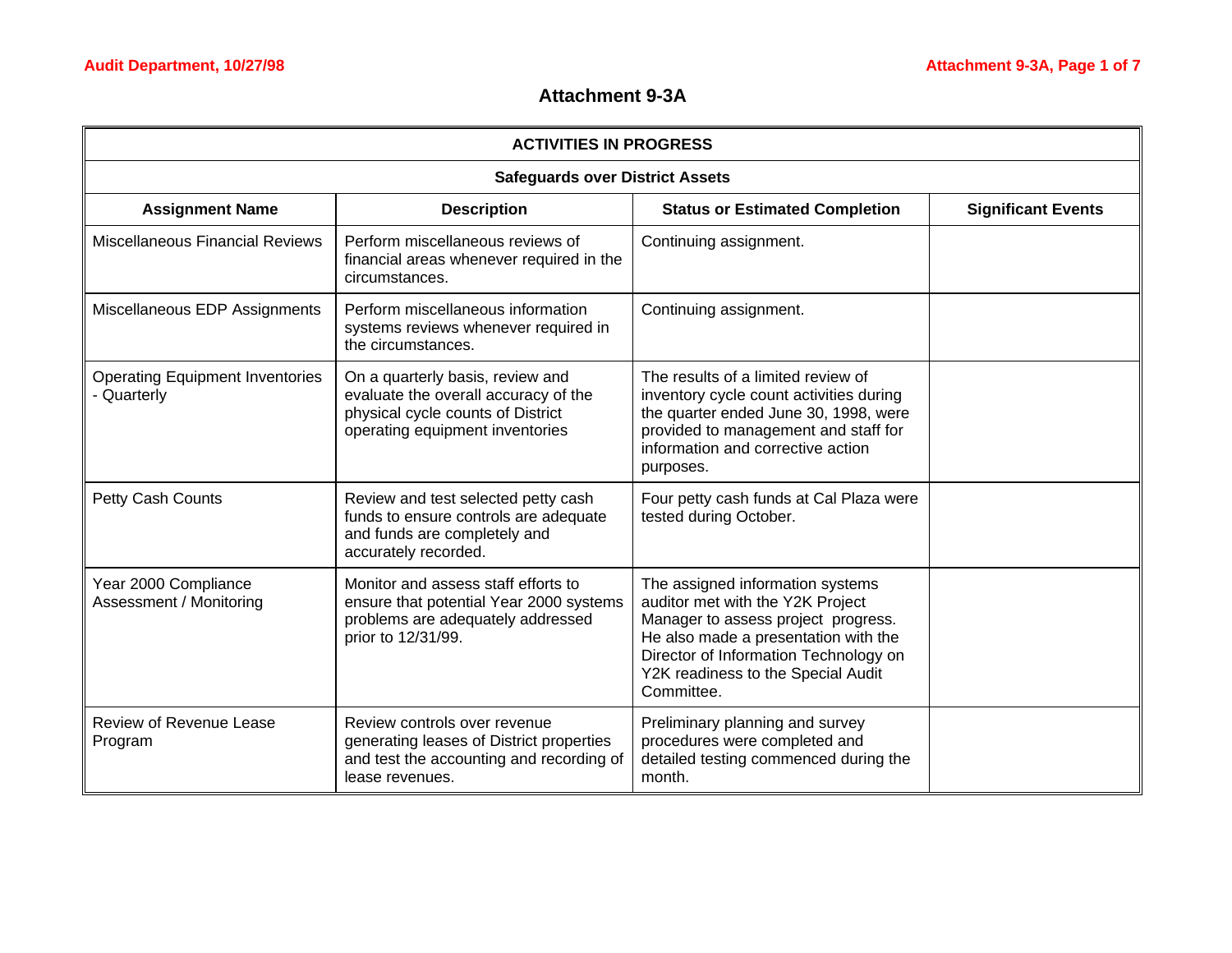| <b>ACTIVITIES IN PROGRESS</b>                                      |                                                                                                                                       |                                                                                                                                                                                                 |                           |  |  |
|--------------------------------------------------------------------|---------------------------------------------------------------------------------------------------------------------------------------|-------------------------------------------------------------------------------------------------------------------------------------------------------------------------------------------------|---------------------------|--|--|
|                                                                    | <b>Safeguards over District Assets</b>                                                                                                |                                                                                                                                                                                                 |                           |  |  |
| <b>Assignment Name</b>                                             | <b>Description</b>                                                                                                                    | <b>Status or Estimated Completion</b>                                                                                                                                                           | <b>Significant Events</b> |  |  |
| Purchasing Card Implementation<br>-- System Life Cycle Review      | Monitor the implementation of the new<br>Purchasing Card system as specified in<br>the project plan.                                  | The assigned auditor provided input on<br>purchase card software security<br>requirements during the design phase of<br>the purchase card implementation.                                       |                           |  |  |
| <b>Monitor Travel Expense</b><br><b>Reporting System Upgrades</b>  | Monitor implementation of upgrades to<br>the Travel Expense Reporting System.                                                         | The assigned auditor met with the<br>project manager to discuss project<br>status and attended a demonstration of<br>the new TER System.                                                        |                           |  |  |
| <b>KPMG Peat Marwick Internal</b><br><b>Audit Support Services</b> | Conduct Planning for contract audit<br>assistance to be performed by KPMG<br>Peat Marwick and monitor and<br>administer such reviews. | The Auditor and staff met with the<br>KPMG Peat Marwick partner and staff<br>to discuss proposed audit assignments<br>pertaining to the Eastside Reservoir<br>Project.                          |                           |  |  |
| Monitor Board of Directors Voting<br><b>System Upgrades</b>        | Monitor implementation of upgrades to<br>the Board of Director Voting System<br>being installed in Union Station.                     | The assigned auditor attended a Voting<br>System training session conducted in<br>the new Board Room at Union Station.<br>Preliminary audit testing on the<br>calculation module was initiated. |                           |  |  |
| Monitor Business Development<br>Activities                         | Monitor implementation of new<br><b>Business Development efforts</b><br>commencing in 1996.                                           | Preliminary planning and survey<br>procedures were completed and<br>detailed testing commenced during the<br>month on a review of the Business<br>Development Program.                          |                           |  |  |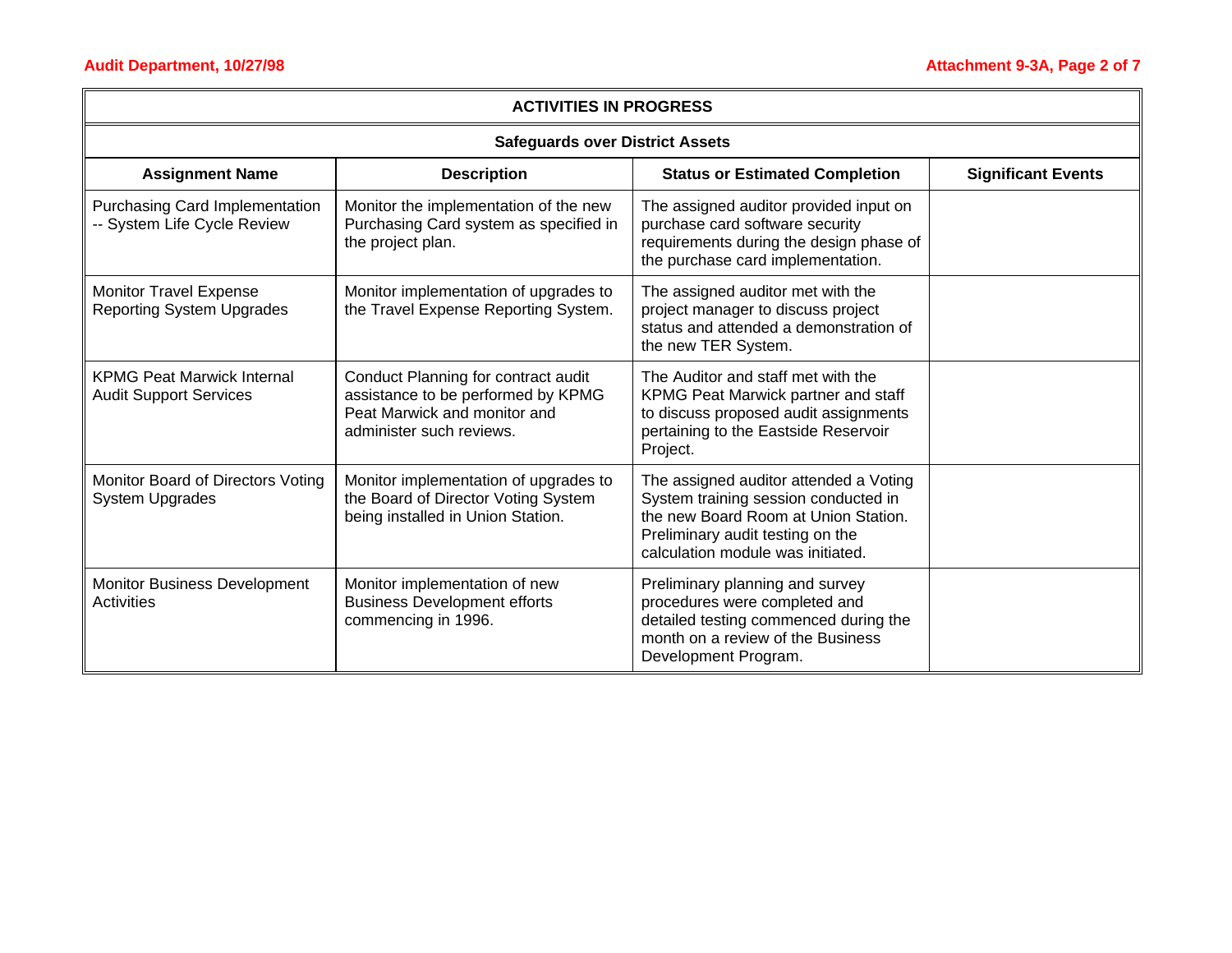| <b>ACTIVITIES IN PROGRESS</b>                |                                                                                                                                                                                                                                                                                                                     |                                                                                                                                                                                                                                                                                                                                                              |                           |  |
|----------------------------------------------|---------------------------------------------------------------------------------------------------------------------------------------------------------------------------------------------------------------------------------------------------------------------------------------------------------------------|--------------------------------------------------------------------------------------------------------------------------------------------------------------------------------------------------------------------------------------------------------------------------------------------------------------------------------------------------------------|---------------------------|--|
| <b>Construction and Contract Audits</b>      |                                                                                                                                                                                                                                                                                                                     |                                                                                                                                                                                                                                                                                                                                                              |                           |  |
| <b>Assignment Name</b>                       | <b>Description</b>                                                                                                                                                                                                                                                                                                  | <b>Status or Estimated Completion</b>                                                                                                                                                                                                                                                                                                                        | <b>Significant Events</b> |  |
| Monitor Eastside Reservoir<br>Project        | Document controls over Eastside<br>Reservoir Project (ERP); develop plan<br>to ensure adequate audit coverage of<br>ERP in future years; perform audits of<br>selected ERP contracts.                                                                                                                               | Fieldwork pertaining to our review of the<br>overall financial status of the ERP was<br>terminated during the month as a result<br>of the Board's decision to conduct an<br>"external" audit of project costs and<br>projected overruns, and the Special<br>Audit Committee's decision on<br>October 20 to engage KPMG Peat<br>Marwick to perform such work. |                           |  |
| <b>Monitor Eastside Reservoir</b><br>Project | Document controls over Eastside<br>Reservoir Project (ERP); develop plan<br>to ensure adequate audit coverage of<br>ERP in future years; perform audits of<br>selected ERP contracts.                                                                                                                               | Staff also commenced planning in a<br>review of three agreements with<br>Dangermond and Associates for<br>engineering and environmental<br>evaluations, and recreational planning.                                                                                                                                                                           |                           |  |
| Monitor Inland Feeder Project                | Document controls over Inland Feeder<br>Project (IFP); develop plan to ensure<br>adequate audit coverage of the project<br>in future years; perform audits of<br>selected IFP contracts. The scope of<br>this assignment was expanded to<br>include pre-award audits of cost<br>proposals by potential consultants. | Detail testing pertaining to a review of<br>Agreement No. 4705 with Parsons<br>Infrastructure & Technology Group, Inc.<br>commenced during the month.                                                                                                                                                                                                        |                           |  |
| Monitor Long-Term Headquarters<br>Project    | Document controls over Long-Term<br>Headquarters Project (LTHP); develop<br>plan to ensure adequate audit coverage<br>of LTHP in future years; perform audits<br>of selected LTHP contracts.                                                                                                                        | The review of Agreement No. 9427 with<br>Ronald L. Krafka was completed and a<br>detailed report was issued to<br>management. A summary report will be<br>issued to the Special Audit Committee<br>after management's response to the<br>recommendations contained in the<br>detailed report have been received and<br>evaluated.                            |                           |  |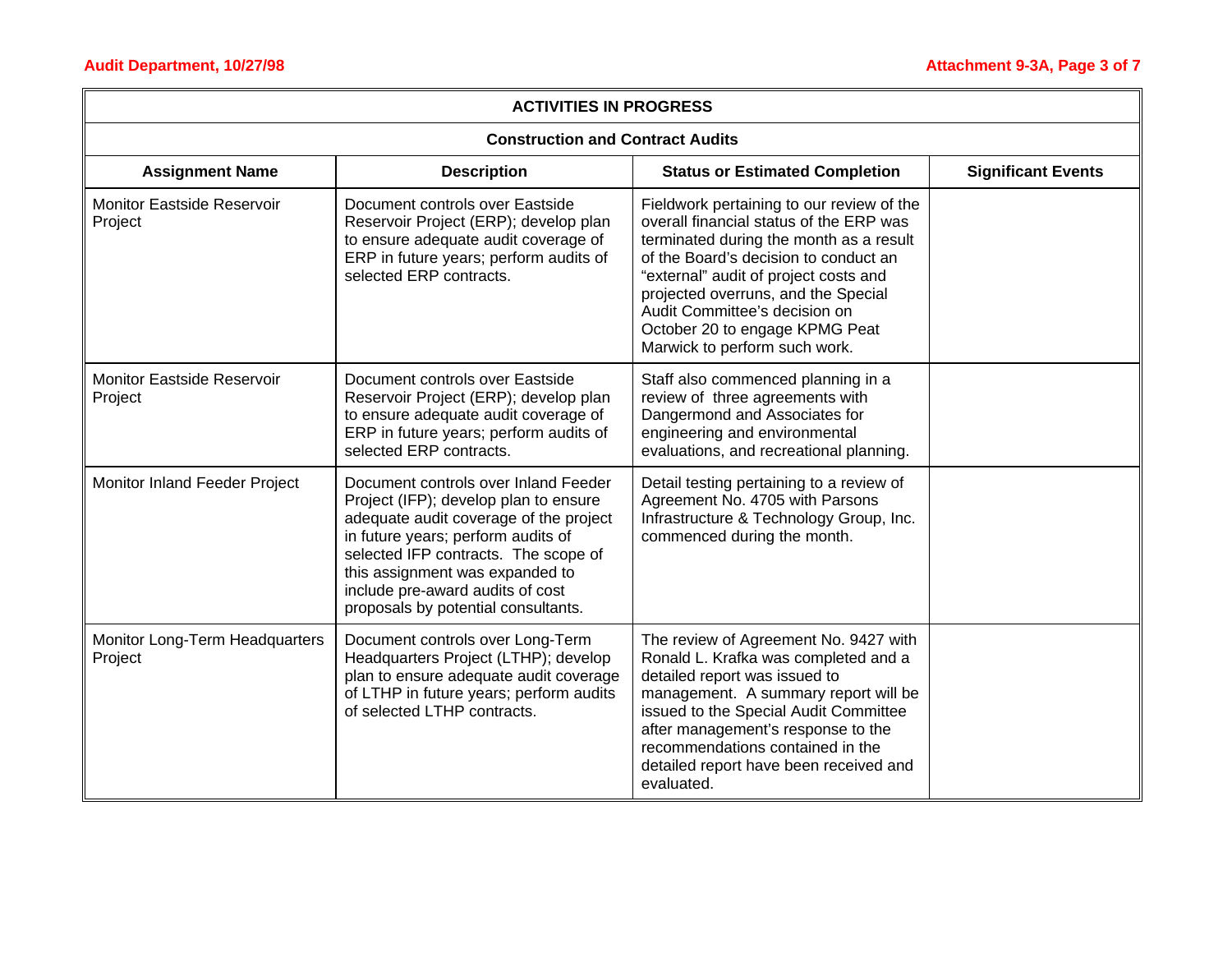| <b>ACTIVITIES IN PROGRESS</b>           |                                                                                                                                                                                                                                    |                                                                                                                                                                                                                                                                                                                                                   |                                                                                                                                                                                |
|-----------------------------------------|------------------------------------------------------------------------------------------------------------------------------------------------------------------------------------------------------------------------------------|---------------------------------------------------------------------------------------------------------------------------------------------------------------------------------------------------------------------------------------------------------------------------------------------------------------------------------------------------|--------------------------------------------------------------------------------------------------------------------------------------------------------------------------------|
| <b>Construction and Contract Audits</b> |                                                                                                                                                                                                                                    |                                                                                                                                                                                                                                                                                                                                                   |                                                                                                                                                                                |
| <b>Assignment Name</b>                  | <b>Description</b>                                                                                                                                                                                                                 | <b>Status or Estimated Completion</b>                                                                                                                                                                                                                                                                                                             | <b>Significant Events</b>                                                                                                                                                      |
| Joint Desalination Project              | Review and document recording and<br>reporting procedures, monitor costs and<br>test for compliance with the agreements<br>related to Metropolitan's joint<br>participation in the Seawater<br>Desalination Demonstration Project. | The review of the Seawater<br>Desalination Demonstration Project was<br>completed and a draft report was issued<br>to staff for review and comment.                                                                                                                                                                                               |                                                                                                                                                                                |
| <b>Consulting Agreement Audits</b>      | Develop an ongoing plan for ongoing<br>audits of consulting service agreements;<br>conduct selected agreement audits.                                                                                                              | Beginning with fiscal year 1998-99, the<br>approach to selecting consulting<br>agreements for review has been revised<br>to provide better overall audit coverage<br>and to identify potential problems and<br>risks. Under the new approach, a<br>general review of all new consulting<br>agreements is being performed on a<br>quarterly basis. |                                                                                                                                                                                |
| <b>Desalination Pilot Project</b>       | Audit the costs associated with<br>Metropolitan's completed Desalination<br>Pilot Project for propriety and proper<br>recording.                                                                                                   | Management's response to the<br>recommendations in the detailed audit<br>report on the review of the Seawater<br>Desalination Pilot Project was received<br>and evaluated.                                                                                                                                                                        | The Auditor's summary<br>report on the review of the<br><b>Seawater Desalination Pilot</b><br>Project, dated October 9,<br>1998, was issued to the<br>Special Audit Committee. |

| <b>Management Advisory Services</b>                     |                                                                                                               |                                                                                                         |                           |
|---------------------------------------------------------|---------------------------------------------------------------------------------------------------------------|---------------------------------------------------------------------------------------------------------|---------------------------|
| <b>Assignment Name</b>                                  | <b>Description</b>                                                                                            | <b>Status or Estimated Completion</b>                                                                   | <b>Significant Events</b> |
| Environmental Compliance --<br>System Life Cycle Review | Monitor the implementation of the new<br>Health, Safety and Environmental<br>software applications.           | The assigned auditor met with the<br>project manager to discuss the project<br>plan and project status. |                           |
| Surname or Review Contracts                             | Review drafts of contracts, certain<br>Board letters and other relevant matters<br>prior to their completion. | Continuing assignment.                                                                                  |                           |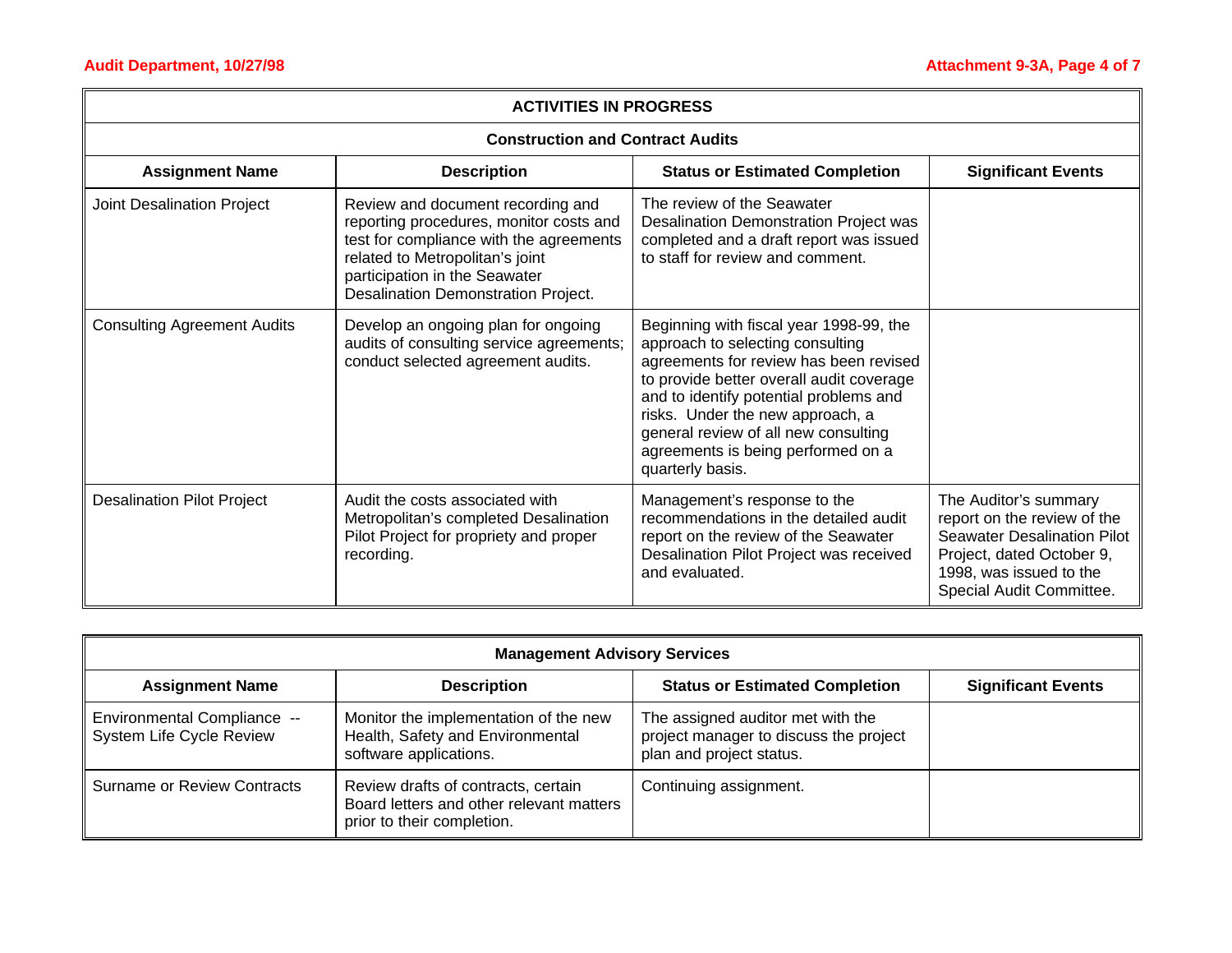| <b>ACTIVITIES IN PROGRESS</b>                                |                                                                                                                                                                               |                                                                                                                                                                                                                                                                                                                                                                               |                           |  |
|--------------------------------------------------------------|-------------------------------------------------------------------------------------------------------------------------------------------------------------------------------|-------------------------------------------------------------------------------------------------------------------------------------------------------------------------------------------------------------------------------------------------------------------------------------------------------------------------------------------------------------------------------|---------------------------|--|
| <b>Management Advisory Services</b>                          |                                                                                                                                                                               |                                                                                                                                                                                                                                                                                                                                                                               |                           |  |
| <b>Assignment Name</b>                                       | <b>Description</b>                                                                                                                                                            | <b>Status or Estimated Completion</b>                                                                                                                                                                                                                                                                                                                                         | <b>Significant Events</b> |  |
| <b>Overall Internal Control</b><br><b>Assessment Project</b> | Evaluate the District's internal control<br>environment and review proposed<br>Operating Policies in light of framework<br>recommendations contained in the<br>COSO Report.   | Input was provided to staff on various<br>Operating Policies during October.                                                                                                                                                                                                                                                                                                  |                           |  |
| <b>Federal Grants Management</b>                             | Review and assess the adequacy of<br>District policies and procedures related<br>to the receipt, disbursement, recording<br>and reporting for Federal grant funds.            | The Assistant Auditor continued work on<br>this assignment to assist management<br>and staff in identifying all potential<br>Federal source funding. This effort<br>included input to staff on funding<br>matters pertaining to the Alameda<br>Corridor Project and performance of a<br>survey of all divisions for federal source<br>grants.                                 |                           |  |
| Monitor Oracle Version 10<br>Upgrade                         | Monitor implementation of the Oracle<br>Financials Version 10 Upgrade.                                                                                                        | The information systems auditors<br>continued to attend Project Steering<br>Committee meetings and worked with<br>the project team to resolve problems<br>revealed during user acceptance<br>testing. Meetings were also held with<br>staff concerning a proposal to<br>implement an increase in draft<br>disbursements from a maximum of<br>\$500 to a new level of \$2,500. |                           |  |
| Special Audit Committee Support                              | Provide administrative and logistical<br>support to the Special Audit Committee<br>as necessary, including preparation for<br>and participation in all Committee<br>meetings. | The Auditor provided general support,<br>met with the Committee Chair and Vice-<br>Chair to plan the agenda for the<br>October 20 meeting, and prepared for a<br>subsequent joint special meeting with<br>the Legal and Claims Committee on<br>October 27.                                                                                                                    |                           |  |
| <b>Board and Committee Activities</b>                        | To provide Board and Committee<br>support, as necessary, and attend and<br>participate in meetings (other than the<br>Special Audit Committee).                               | Continuing assignment.                                                                                                                                                                                                                                                                                                                                                        |                           |  |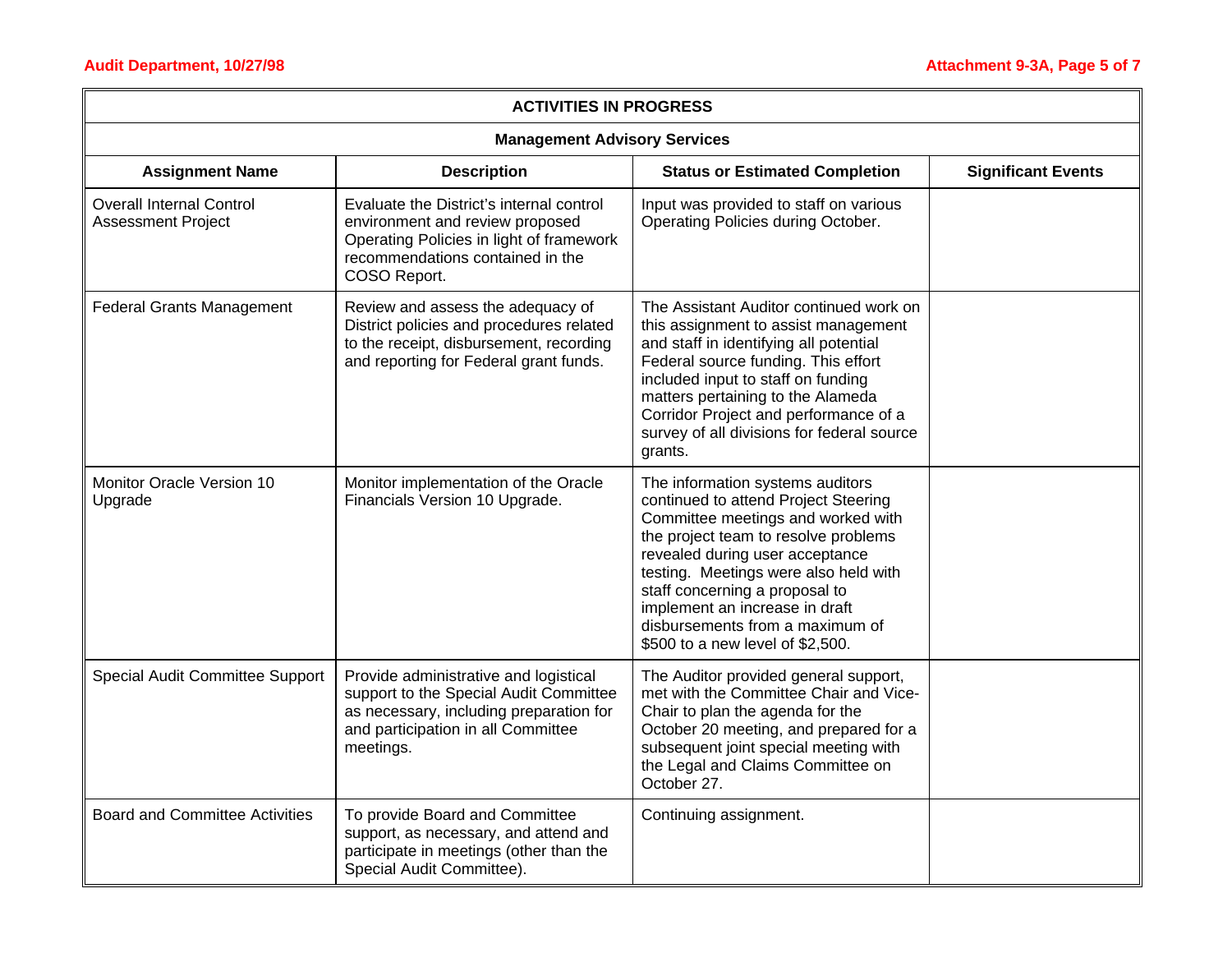| <b>ACTIVITIES IN PROGRESS</b>                                                                                      |                                                                                                                                |                        |  |  |
|--------------------------------------------------------------------------------------------------------------------|--------------------------------------------------------------------------------------------------------------------------------|------------------------|--|--|
| <b>Management Advisory Services</b>                                                                                |                                                                                                                                |                        |  |  |
| <b>Status or Estimated Completion</b><br><b>Description</b><br><b>Significant Events</b><br><b>Assignment Name</b> |                                                                                                                                |                        |  |  |
| Administrative Assistance to<br><b>MWD Management and Others</b>                                                   | Provide advice and assistance to MWD<br>management or staff, as needed, and<br>participate in meetings or other<br>activities. | Continuing assignment. |  |  |

| <b>Water Resource Programs</b>                                             |                                                                                                                                                                                                                                                                 |                                                                                                                                                                                                                                                                                                                                                             |                           |
|----------------------------------------------------------------------------|-----------------------------------------------------------------------------------------------------------------------------------------------------------------------------------------------------------------------------------------------------------------|-------------------------------------------------------------------------------------------------------------------------------------------------------------------------------------------------------------------------------------------------------------------------------------------------------------------------------------------------------------|---------------------------|
| <b>Assignment Name</b>                                                     | <b>Description</b>                                                                                                                                                                                                                                              | <b>Status or Estimated Completion</b>                                                                                                                                                                                                                                                                                                                       | <b>Significant Events</b> |
| Monitor Interim Agricultural<br>Water Program                              | Review procedures, controls and<br>transactions related to the Interim<br>Agricultural Water Program.                                                                                                                                                           | Staff is continuing to monitor the<br>detailed testing being conducted by staff<br>from the Planning and Resources and<br>the Operations Divisions.                                                                                                                                                                                                         |                           |
| <b>IID/MWD Water Conservation</b><br>Program - Final Construction<br>Audit | Review and test MWD/IID compliance<br>with water conservation agreements and<br>compile relevant financial data for the<br>year ended December 31, 1997.<br>Complete final cost/contractor audits for<br>the initial construction period (1990<br>through 1997) | Preliminary analysis and compilation of<br>financial results for the Program<br>resumed in October. Plans were<br>finalized for downloading of all IID<br>transactions related to the Program in<br>electronic format for audit purposes.<br>The downloading process will be<br>accomplished and detailed testing of the<br>data will commence in November. |                           |
| <b>Reclamation and Groundwater</b><br><b>Recovery Programs</b>             | Review reclamation and groundwater<br>recovery programs for compliance with<br>related agreements; evaluate program<br>controls and effectiveness.                                                                                                              | Staff is continuing to monitor the<br>detailed testing being conducted by staff<br>from the Planning and Resources and<br>the Operations Divisions.                                                                                                                                                                                                         |                           |